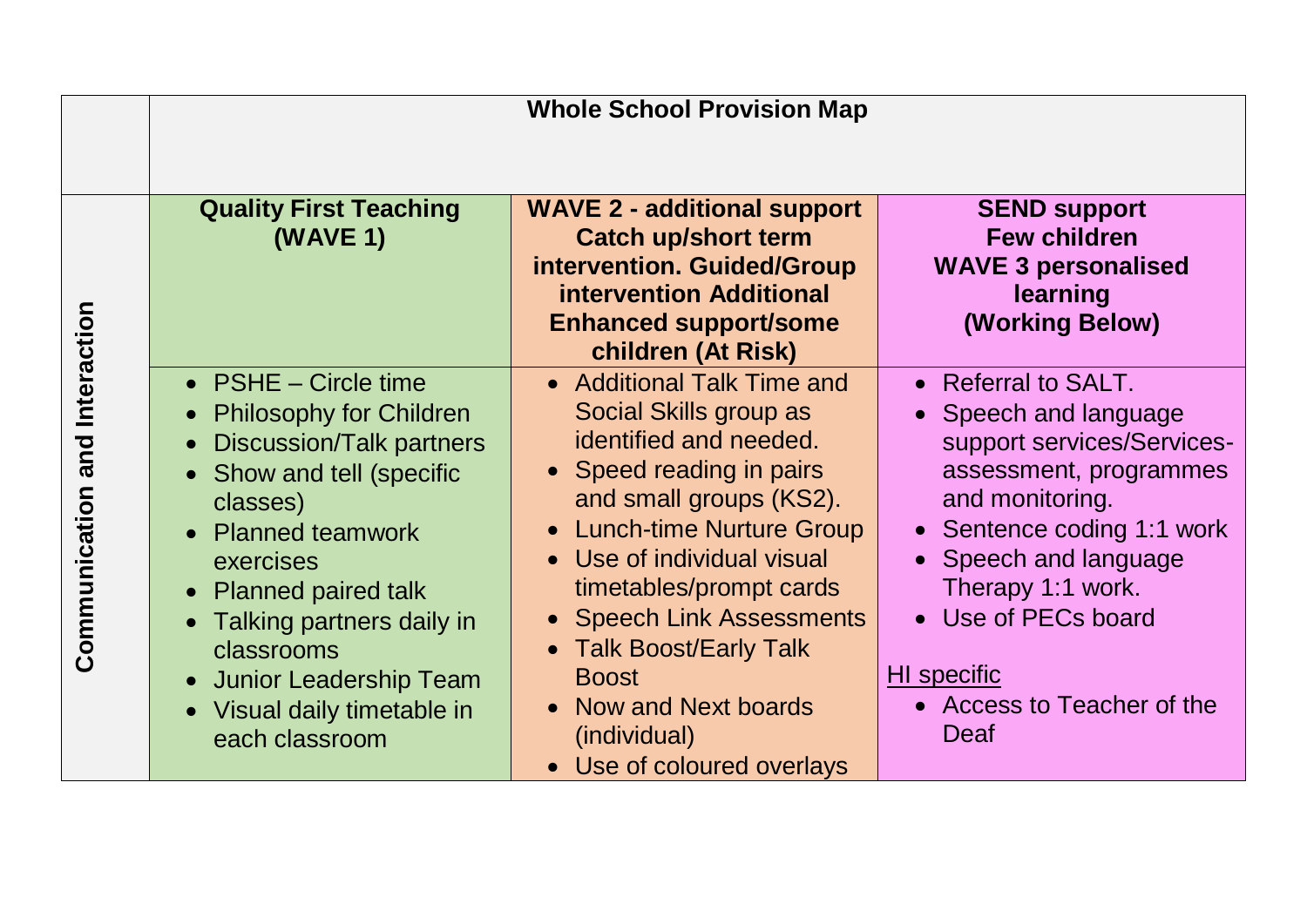- Whole school Behaviour Policy and School rules.
- Sentence Coding
- Visual prompts and gestures.
- Differentiated questioning.
- Opportunities to rehearse sentences before speaking
- $\bullet$  AFL
- Explicitly modelled examples of speaking and listening.
- Learning tasks broken down into chunks.
- Access to sign supported English/BSL
- Access to visual and signed prompts.
- Visual phonics
- Visual prompts for speech pronunciation (visual phonics pictures)
- Pre-teaching key vocabulary
- Mentoring
- Advice from Claire Hein
- Use of Early Years speech Assessment tool
- Lunchtime Deaf club FRF children.
- Weekly 1:1 support from Teacher of the Deaf
- Contact in school from Nottingham Auditory Implant Programme (NAIP)
- Contact in school from Derby Children's **Audiology**
- Access to radio aids where appropriate.
- Advice from Educational Audiologist (STEPs)
- ASD specific
- Social Communication skills group
- Understanding emotions work
- Emotion Cards
- Visual timetable
- Highly differentiated curriculum.